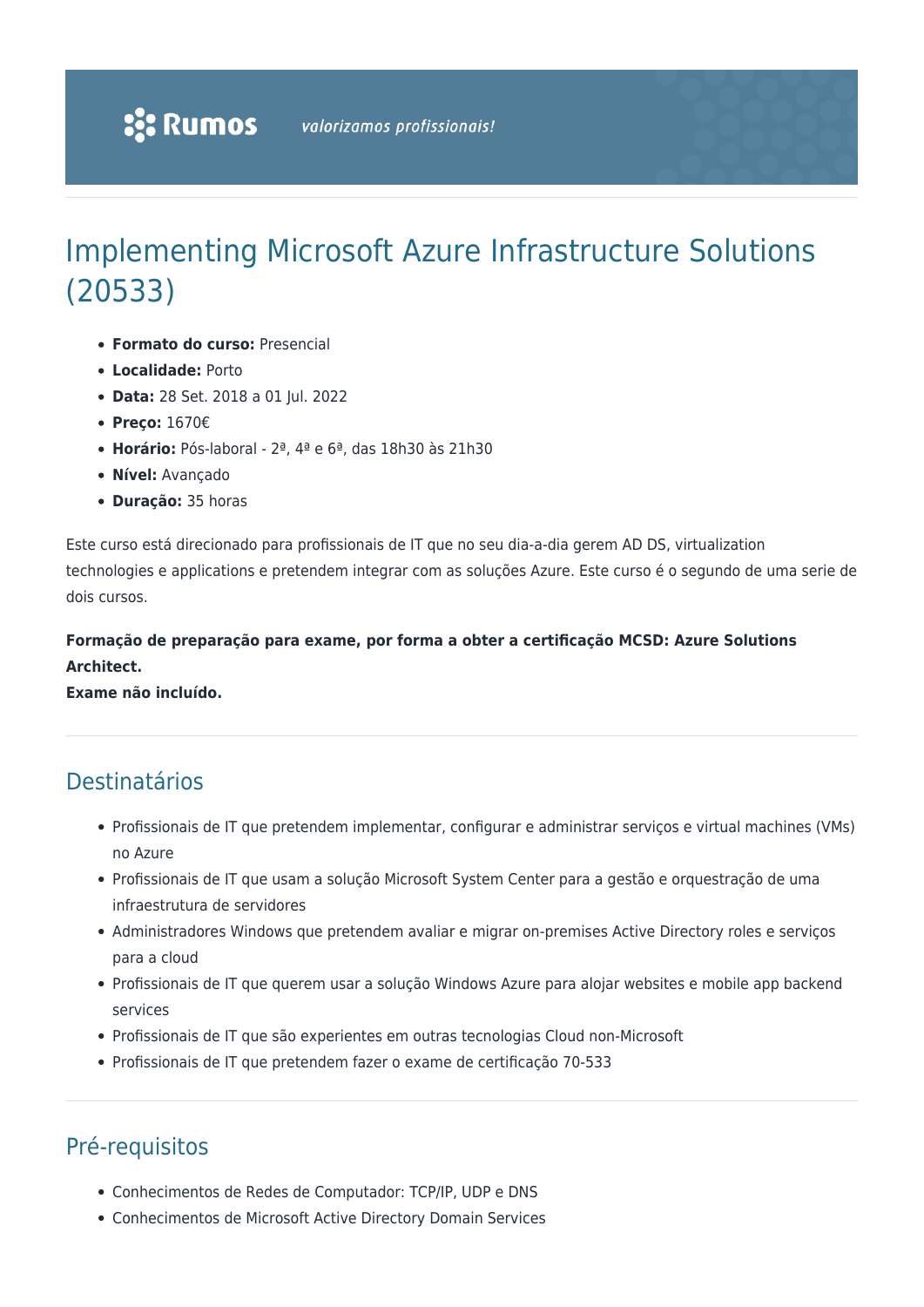- Conhecimentos de Microsoft Hyper-V
- Conhecimentos de IIS
- Conhecimentos dos conceitos de base de dados
- Conhecimentos dos de backup, resilience e disaster recovery

### **Objectivos**

- Serviços disponíveis na plataforma Azure e utilização dos Management Portals para gestão das instancias
- Implementação e gestão de virtual networking no Azure e a integração com a infraestrutura on-premises
- Planificação e criação de Azure virtual machines
- Configuração, gestão e criação de Azure virtual machines para otimização de availability e reliability
- Implementação e configuração de web apps e mobile apps
- Implementação, gestão, backup e monitorização das soluções de storage
- Planificação e implementação de data services baseado em SQL Database para aplicações
- Implementação, configuração, monitorização e diagnostico de cloud services
- Criação e gestão Azure AD tenants e configuração de integração de aplicações com o Azure AD
- Integração de sincronização de on-premises Windows AD com Azure AD
- Automatização de tarefas e operações no Azure management

### Metodologia

Pode assistir a este curso de forma:

- Presencial
- [MOC On-demand](https://www.rumos.pt/formacao/moc-on-demand/)

### Programa

**Introduction to Azure** This module provides the students a high level introduction to Azure. After completing this module, students will be familiar with:

- Cloud technology.
- Microsoft Azure.
- The Azure Portals.
- Managing Azure with Windows PowerShell.

**Implementing and Managing Virtual Networks** In this module students will learn how to Implement Virtual Networks, why they are important and how to manage them post-implementation.

After completing this module students will be able to :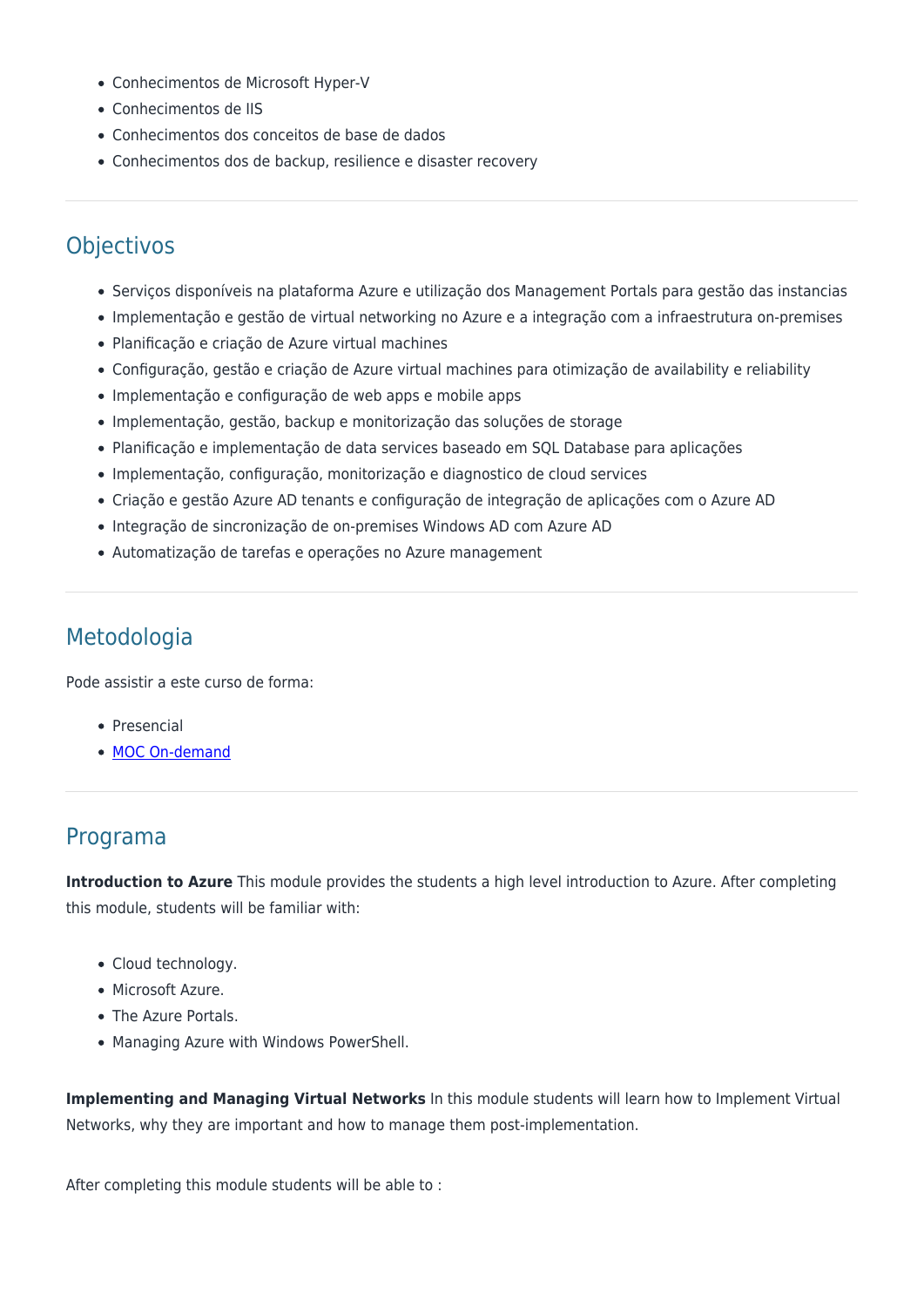- Plan for Virtual Networks
- Create a Virtual Network.
- Administer Virtual Networks.
- Configure Point-to-Site VPNs.

**Implement Virtual Machines** In this module students will learn how to plan and implement virtual machines, including use of the Microsoft Assessment and Planning (MAP) for Azure toolkit. Students will learn about the differences between on-premise and Azure virtual machines, and of different ways to implement VMs.

After completing this module students will be able to:

- Plan and implement virtual machines.
- Use the Microsoft Assessment and Planning (MAP) for Azure toolkit.
- Understand the differences between on-premise and Azure virtual machines.
- Implement VMs in different ways.

**Managing Virtual Machines** Having previously learnt how to implement virtual machines students will now learn how to manage the machines they have implemented.

After completing this module, students will be able to:

- Configure Virtual machines.
- Manage Virtual Machines.
- Monitor Virtual Machines.

**Implementing Websites** In this module students will learn how to plan for website deployment, covering different levels of website and differing deployment models. They will then learn how to deploy a website, how to configure the site, how to monitor the performance of the site, what Webjobs are and how to use them and finally what Traffic Manager is and how it is used.

After completing this module, students will be able to:

- Explain the different types of website available and when to use them.
- Understand the different deployment options, and be able to use them to deploy a website
- Configure websites
- Monitor websites
- Create and deploy Webjobs
- Understand and use Traffic Manager

#### **Planning and Implementing Storage**

In this module students will look at types of storage, how to choose/plan storage, storage accounts, and affinity groups. They will move on to learn how implement BLOBs and azure files, recovery services and backup, diagnostics, monitoring, and analytics.

After completing this module, students will be able to:

• Identify different types of storage and when to use each one.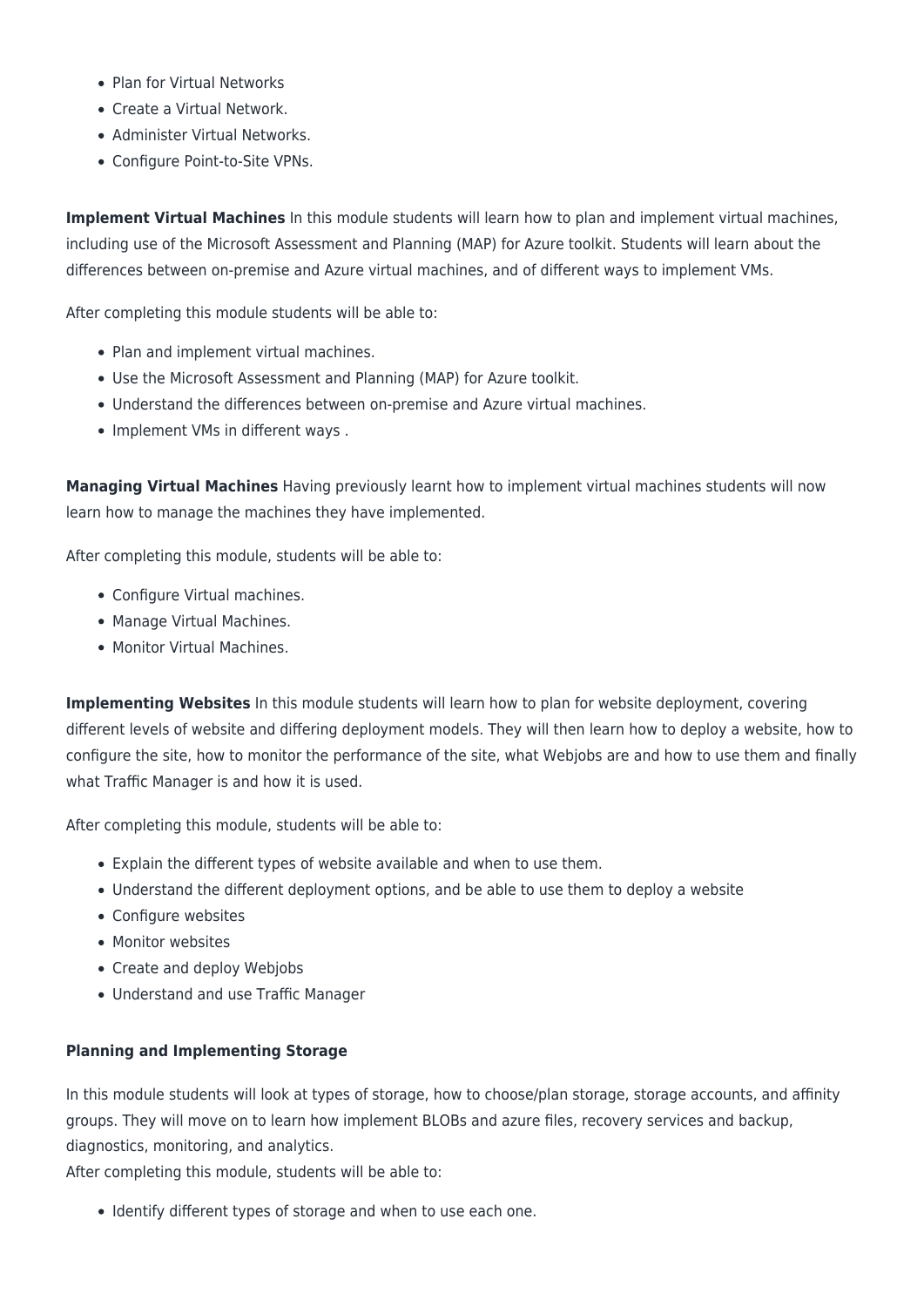- Implement BLOBs and Azure files.
- Protect their data using recovery services and backup
- Monitor their storage, and about the analytics available to help with this task.

**Planning and Implementing Data Services** In this module students will look at the differences between SQL databases on-premise and Azure SQL databases. They will learn how to implement Azure SQL databases, how to migrate data to SQL Azure, how to monitor the databases once created in Azure and about business continuity using database copy and export, Self-service restore and Geo-replication.

At the end of this module students will be able to:

- Understand the differences in using SQL Azure databases and how to migrate their data to them.
- Keep their data secure in SQL Azure.
- Monitor their SQL Azure databases and recover data should it be required for business continuity.

#### **Implementing Cloud Services and Mobile Services**

In this module students will look at cloud services and how they compare to VM and website execution models. They will also look at Web roles and worker roles. They will then move onto learn about deploying and configuring cloud services. They will also look a mobile services, at how to create, deploy and configure. Finally they will learn about monitoring and diagnostics

After completing this module, students will be able to:

- Understand what a cloud service is, how it is deployed and configured.
- Understand what a mobile service is, how it is deployed and configured.
- Monitor and diagnose issues with the services.

**Implementing Content Delivery Networks and Media Services** In this module students learn what a content delivery network is and how to implement one. They then move on to look at Azure Media Services, and how to utilize media in Azure.

After completing this module, students will be able to:

- Explain what a content delivery network is and why they would want to use one.
- Implement a content delivery network and attach media to it
- Create a media account and be able to load and manage data within the account.

**Implementing Azure Active Directory** In this module students will learn how to implement Azure Active directory, and then manage users within the directory. They will also look at adding customer domains, at multifactor authentication and at application integration with Azure active Directory. Finally they will learn about the features and benefits offered by Azure Active Directory Premium.

After completing this module, students will be able to:

- Implement and configure Azure Active Directory, including the use of multi-factor authentication and single sign-on.
- Have an understanding of Azure Active Directory premium and the benefits it offers above the standard